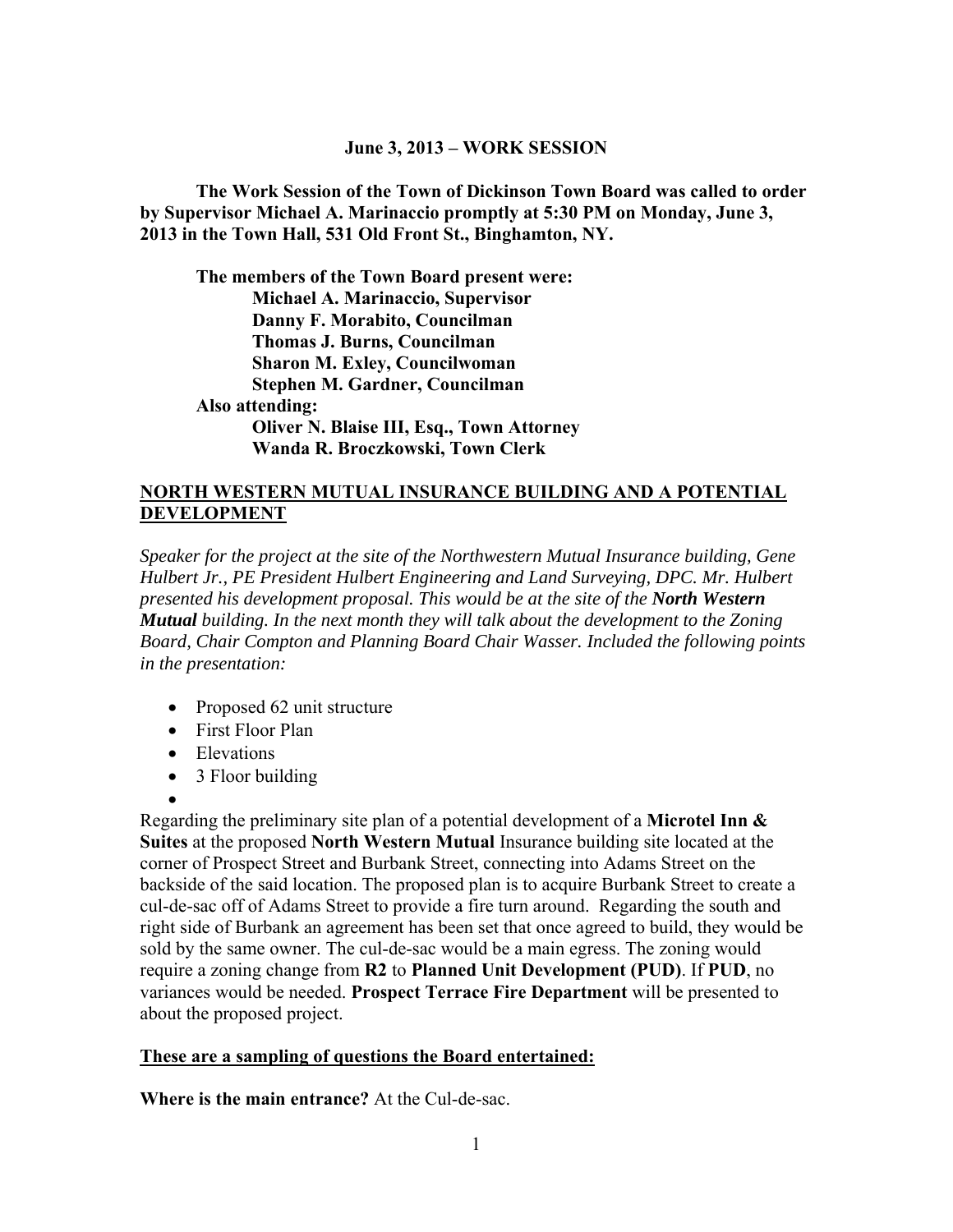**Do you own the properties on Burbank and Adams?** There is an agreement between the developer and the land owner, once we are ready to proceed, the properties will be sold to the developer.

**Who currently owns the existing Cul-de-sac?** The State of New York.

**Proposed sewer hook-up?** The development phase will take a few months. They propose to use current the sanitary hook-up. Supervisor Marinaccio goes on record to be sure they identify as to how much water and sewage will be needed into the flow management system. This information should be obtained in writing from the Joint Sewage Treatment Plant. Storm water sub surface is to be discussed later.

**Councilwoman Exley wondered about the traffic flow on this street?** Commuters coming into the cul-de-sac would be mostly cars. The only trucks entering the area would be for deliveries and they would be light weight controlled access on Prospect Street. They plan to meet with the **Prospect Terrace Fire Department** to review the plan.

**Councilman Morabito questioned, will they eliminate Burbank Street?** Would the sewer lines relocate to the west side under the building. The Easement on center line of the structure would be on PUD property.

At this time the Planning and Zoning board do not have questions. Once the final plans are received will they entertain questions. At the end of their presentation, Supervisor Marinaccio thanked him for their time regarding this preliminary **Microtel** site plan to the Board of the Town of Dickinson.

## **ATTORNEY**

## **UNIFORM TRAFFIC TICKET WITH VILLAGE**

Attorney Blaise met with the judges of the court to review the draft ticket. The next step Mr. Blaise is to review it with the Village of Port Dickinson Chief of Police- Krauss for final review and then to have them printed. Important note is that currently the fines to not match the CODE and will need to conform to it.

## **17 MARKET STREET**

A recent late night disturbance was resolved with the Broome County Sheriff between the hours of  $1 - 2:00$  AM. It was not serious nor were any tickets issued.

## **SEWER RATES**

Review and revise billing rate increase the rate schedule. We will to go back to this later at the end of the meeting with Beverly Wike of the water department.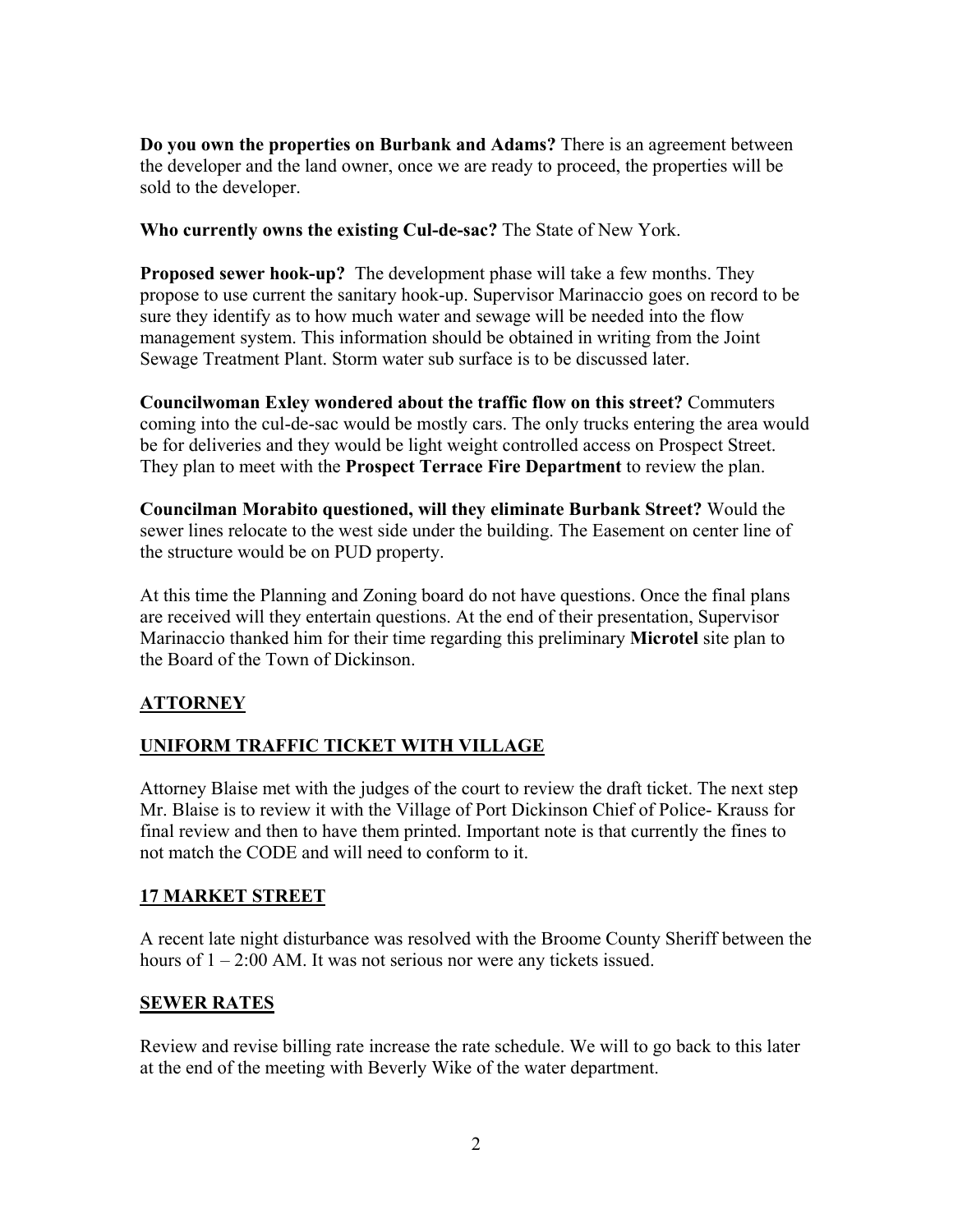# **TOWN CODE SECTION 462(10) & 11) REGARDING TRASH RECEPTACLES**

Heavy plastic bags do not cut it. Attorney Blaise noticed the current law only refers to the garbage district No. 1 and Extensions 1 and 2. The intent is to include the words plastic or metal cans, no plastic bags.

The board held a lengthy discussion which included Public Works Commissioner Kie's reports that trash is all around due to plastic bags and is recommending the elimination of plastic bags town wide. Further discussion will be held on Monday June 10th. Supervisor Marinaccio suggested we send all landlords a letters once the law is enacted.

# **UNIFORM COUNTY DELTA ROAD PRESERVATION LAW**

**Broome County** is looking at adopting a uniform **Delta Plan** local law throughout the county. At the time of us adopting the Windsor Law, this idea was discussed and it is similar to our current law. **Delta Engineering** does sampling of roads and monitors the haul route for an upfront cost of \$8,500. The County wants to take responsibility of the \$8,500 fee. If adopted, this would replace our current road preservation law. Since this deal sounds too good to be true, we will seek more details before we agree. Interested towns are Conklin, Town of Binghamton, Port Dickinson, Kirkwood and Fenton. Supervisor Marinaccio will ask Mr. Daniel Schofield to come to our next meeting and address our questions. At this time the board feels the **Delta Engineering** road monitoring plan is stronger.

## **STREET LIGHTING COSTS RESOLVED**

Back in January of 2010**, Blanding Electric** had billed us for high mass lighting on Airport Road. Mr. Kie, Public Works Commissioner was OK with the Town to pay ½ of the difference between the \$2,186.04 bill and final settlement at \$1,534.67 since another company resolved the problem and not Blanding. At the next meeting Bev will include the payment in the June abstract. Oliver will send correspondence to Blanding regarding the reasoning of this situation to go out with the check.

## **LAW SUITS FILING TO BE PROCESS THROUGH THE STATE**

The process for making it easier to file a Notice of Claim against a municipality will now be filed through Albany. It seems there are more issues with downstate and not knowing where to serve the proper agency, department or person. The **Secretary of State of New York** is authorized and will be the receiver of all suits forwarding them down to the appropriate agency. A resolution will be passed next week.

## **GARBAGE DISTRICT NO. 1 AND EXTENSIONS 1 AND 2 UP FOR 2 YEAR BID**

The garbage bid package is up for bid. Attorney Blaise will prepare it for presentation at the July meeting.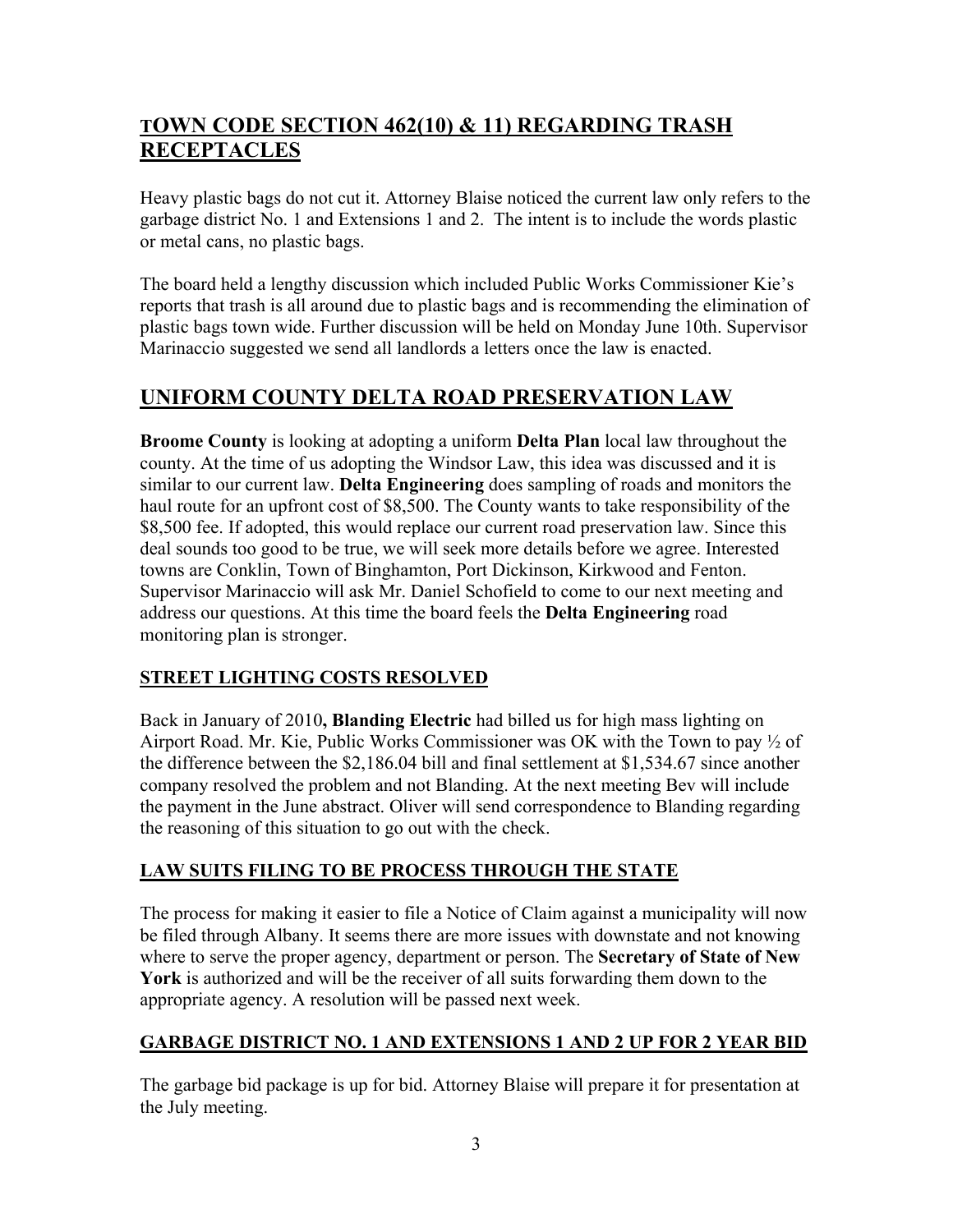## **BINGHAMTON-JOHNSON CITY JOINT SEWAGE TREATMENT FACILITIES (BJCJST) FLOW MANAGEMENT UPDATE OF RATE CHANGES AND BILLS WE RECEIVED**

## *A 45 minutes discussion was held and the following points were documented:*

Supervisor Marinaccio met with the **BJCJST** staff on Friday May  $31<sup>st</sup>$  regarding the ongoing problems. The sewer rates are going up 33%. They got the message loud and clear to understand we need forewarning for future billing issues. Mr. George Kolba had some good news in that the **Brome Community College** dorm project may not need any flow management credits for this dorm project in the Town of Dickinson. The other news is they owe us 2 years back reimbursement. They will let us know of the 2011 credit owed us. We are still waiting for the 2012 credit.

\$5.58 is our current rate current rate and currently read tri-annually and will move to read and bill quarterly. Over \$7.50 a cubic foot. There is no way we can make up for this \$260,000 loss. We could squeeze another \$10,000 per Danny Miller from the water department. We should hold a public hearing to incorporate the new rate. We did .increase it this past year knowing it would go up, but we did not anticipate a 33% increase. To cover the increase, we need to conduct a 'special' reading, probably a 6 week billing. This 'special' reading will prepare us for the new quarterly billing plan. The only thing that is certain is the **BJCJST** has a \$200K broken wall repair.

## **Reference the following points:**

- Submit meter readings to **BJCJST,** this is how they know how much to bill us.
- Suggestions if there were to be an audit conducted by 6 other towns to determine the billing rationale. Thought of before; it would be extremely costly.
- It was thought we should have a public hearing next week, June We need to schedule a 'Special Work Session' to discuss the approach to the **BJCJST** bills and rate changes.
- Bond; we don't have time to do this
- Councilman Morabito is uncomfortable with the \$200K we owe.
- Beverly Wike of the water department needs time to prep for our meeting next week.
- Special Work Session will be held June  $10^{th}$  at 5:00 PM before the Regular 6:00 PM meeting to present the rates, and revised quarterly billing cycle.
- A member for each of the user towns can be present and would be supported by Mr. Greg Deemie, Village of Johnson City Mayor who is a **BJCJST** owner. Ron Lake was appointed to serve as the representative.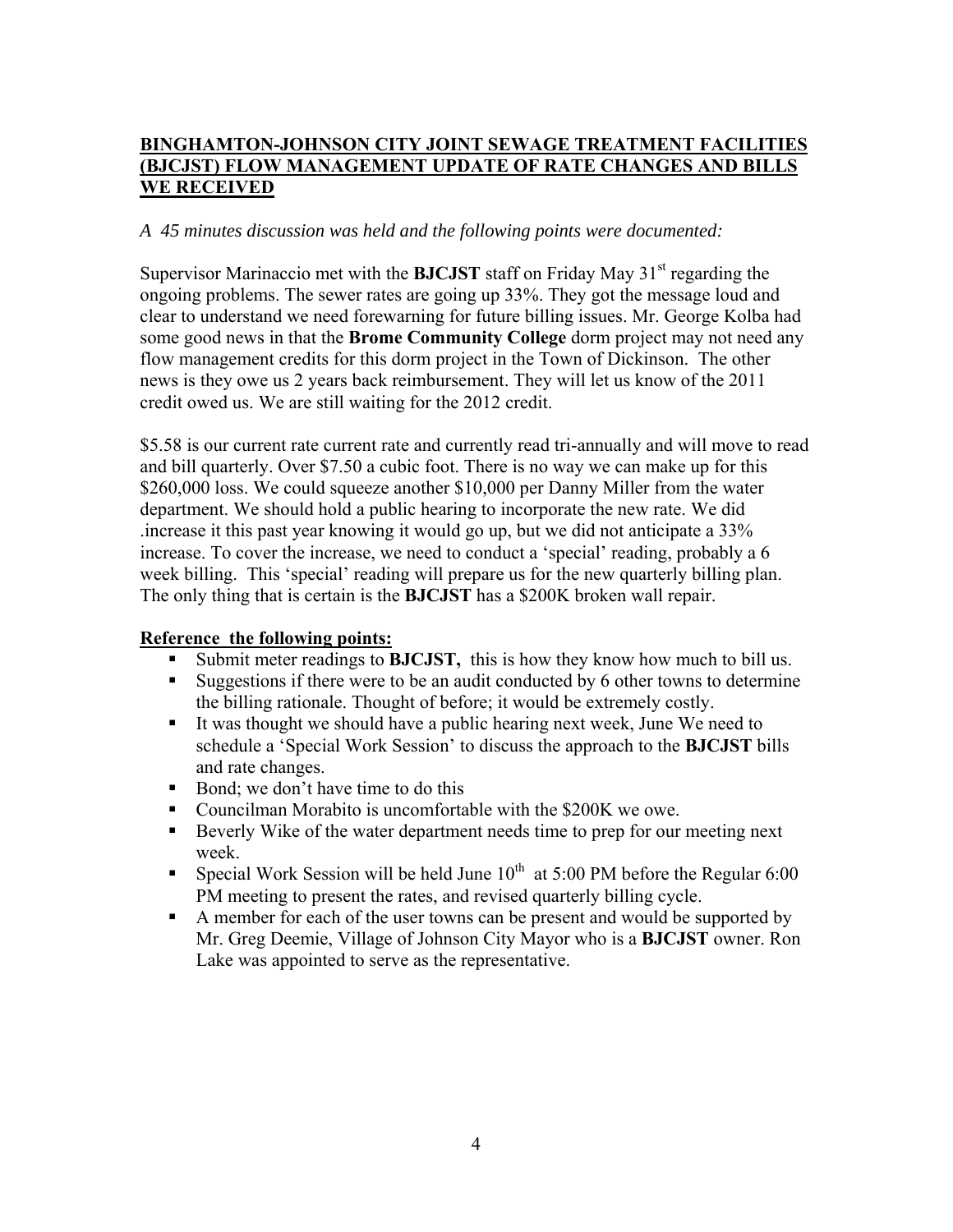## **CHAIR**

## **PLANNING BOARD MEETINGS SCHEDULED AT OTHER LOCATIONS**

Supervisor Marinaccio received word from David Wasser, Chair of the Planning Board has meeting locations in various parts of the town. The Monday, June 24<sup>th</sup> meeting will be held at 7:00 pm at the **Prospect Terrace Fire Department** and the Monday, September 23<sup>rd</sup> a meeting will be held at the **Sunrise Terrace Community Center**. Mr. Marinaccio thanked Mr. Wasser for doing a fine job with the planning board and their ongoing review and revision of the **Town's Comprehensive Plan**. Also, the **Village of Port Dickinson** will be involved in the plan.

## **EQUALIZATION RATE**

The town's equalization rate remains steady at 65.

## **PHELPS STREET PROPERTY UPDATE**

The deadline to get a reply from Ms. Burke is June 10th. Attorney Blaise will prepare a draft letter addressed to Ms. Burke. The Town would like to acquire the property in order to build an access road. We would prefer she gives us a right-of-way to build an access road.

## **PROPERTIES FOR SALE OF DEMOLITION PROPERTIES**

Supervisor Marinaccio stated some residents are concerned of these demolished properties and reminds us we are doing this to protect our neighborhoods by the Town. Attorney Blaise was not certain of all the properties status, so he will follow up with Kevin Keough at Broome County Real Property Office.

## **UPDATE OF BCC SMOKING BAN**

Regarding the ongoing problem of students smoking on residential streets, it is the same.

## **MARIA ZOBNIW DAY SLATED**

Maria Zobniw Day will be held on Wednesday, July 24<sup>th</sup> at the Maria Zobniw memorial located at the **Prospect Terrace Fire Department.** 

## **OPEN BURN CODE**

Open burning is allowed in the town of Dickinson for recreational fire or for grilling food. An extinguishing device must be available and the fire cannot go unattended. Residents may not burn garbage, leaves or yard waste under a law by **DEC**.